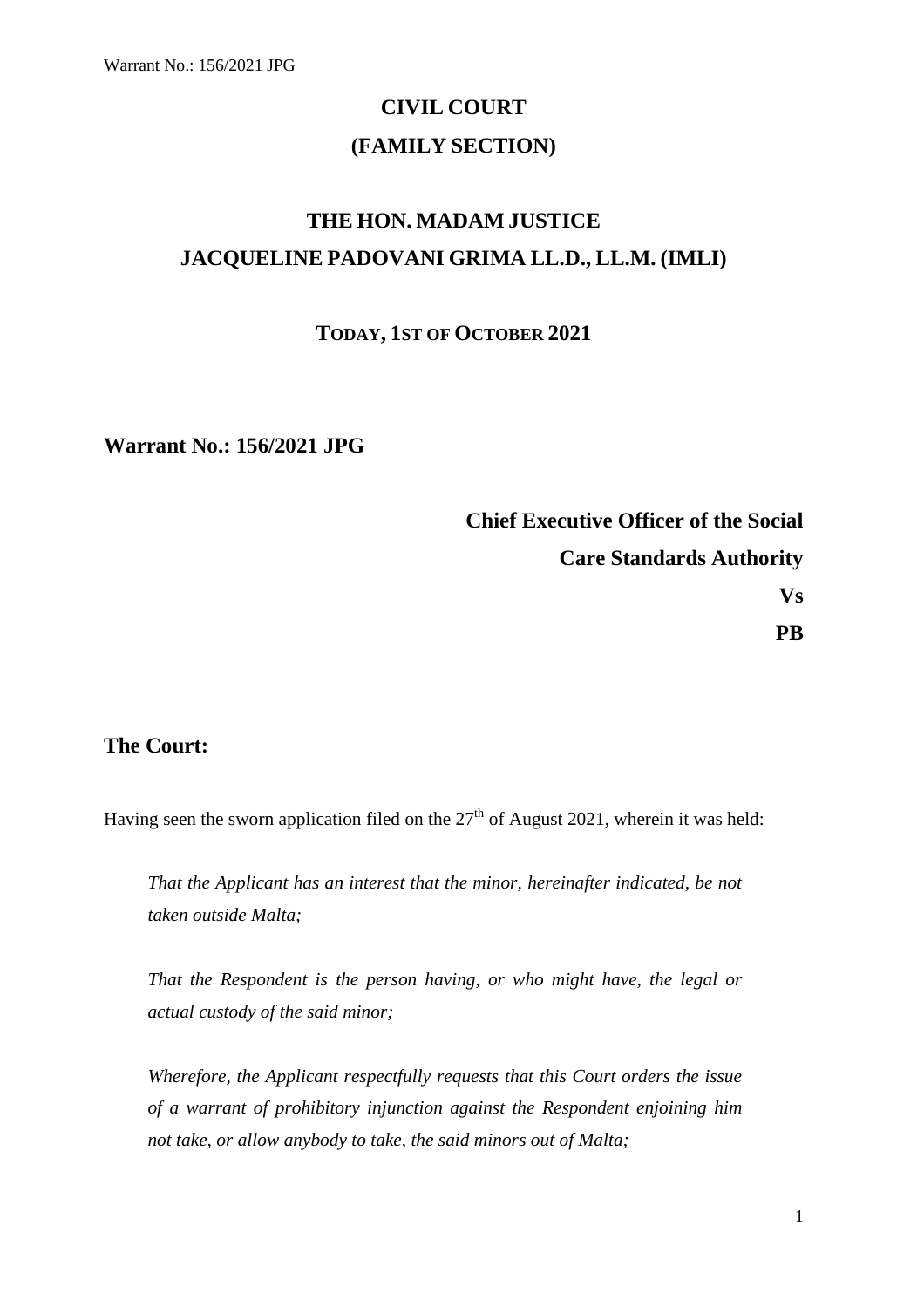*Particulars of the minor TMDB:*

*1. Name: TMDB: Date and Place of Birth: X – Y Habitual Residence Before the Illegal Removal: W Present Residence: M Physical Description: Fair hair, brown eyes Photo: Attached*

*That the Respondent is in possession of the passports of the aforementioned minors, which passports are issued by the V Authorities.* 

Having seen that the application and its decree have been duly notified.

Having seen the reply filed by PB dated  $3<sup>rd</sup>$  September 2021, at page 42, where it stated that:

*That Respondent is for the time being opposing the issue of the warrant in the names set out above as requested since the Applicant does not qualify as a person who has an interest that the minor, TMDB, be taken out of Malta.*

Having seen this Court's decree on the preliminary plea dated  $27<sup>th</sup>$  September 2021;

Having seen all the documents exhibited including the Note of PB dated 28<sup>th</sup> of September 2021 and the Court's decree annexing the acts of the Warrant of Prohibitory Injunction 147/2021 to these proceedings ;

Having seen Notes of Submissions;

Having heard Final Submissions;

#### **Considers:**

This is a final decree following a warrant of injunction filed by the Chief Executive Officer of the Social Care Standards Authority, on behalf of the left-behind father LMDB, father of the minor TMDB, to restrain the Defendant mother, from taking their minor child, TMDB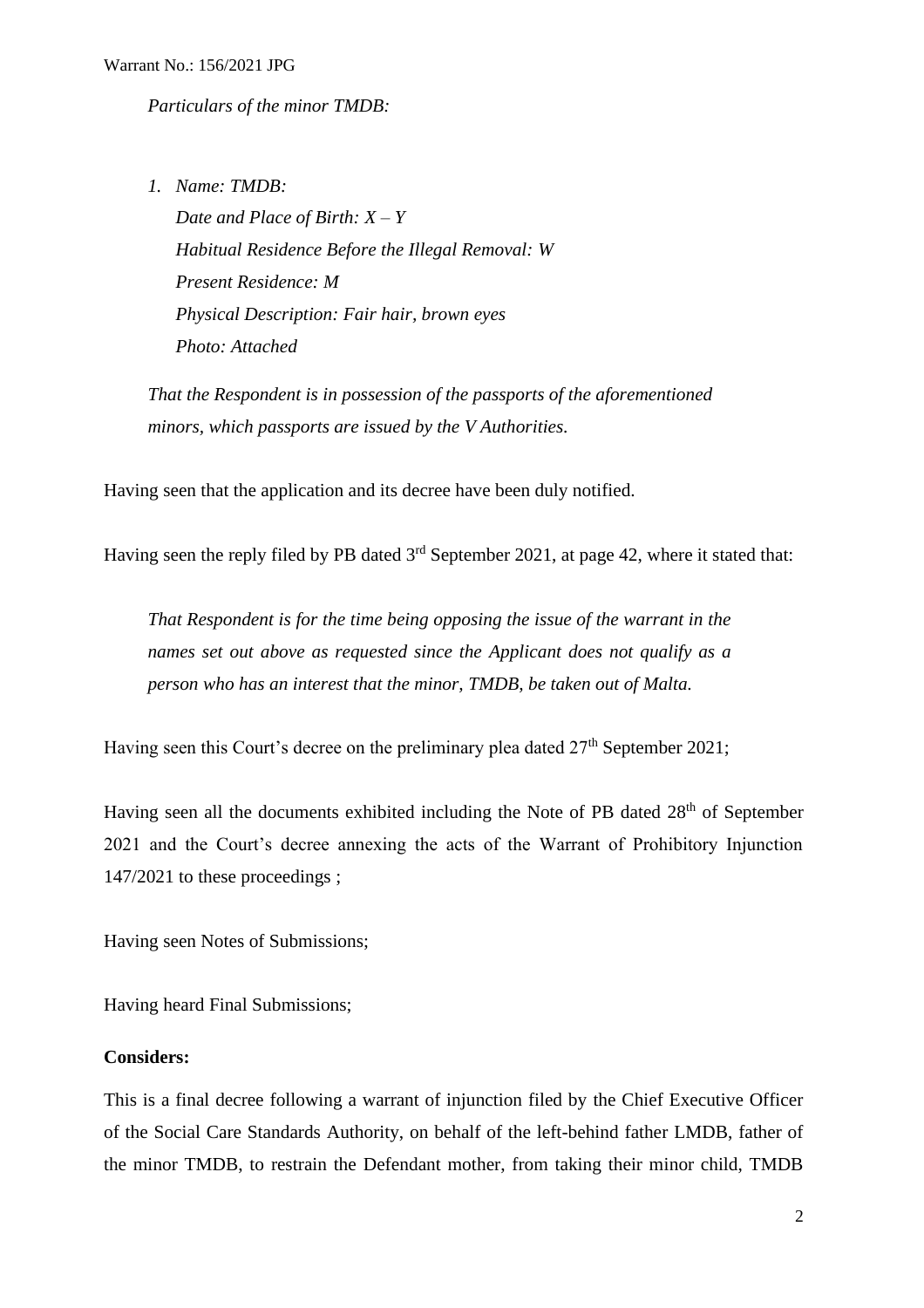born on the X outside the Islands of Malta.

In their sworn application, the Chief Executive Officer of the Social Care Standards Authority, requested the Court to issue a warrant of prohibitory injunction against the Defendant, PB, T's mother, prohibiting said Defendant from taking the minor outside of Malta. In these proceedings, the Chief Executive Officer of the Social Care Standards Authority is acting on behalf of the minor' father, LMDB **who is at present in W, where the family was permanently based**, after the father filed an application for the return of the minor with the W Central Authority, which was then transmitted to the Maltese Central Authority on the 13<sup>th</sup> of August 2021. At one point, Plaintiff asserts that Defendant, without authorisation from the father, travelled to Malta with the child, taking the minor's Y and Maltese passports and subsequently refused to return to W. Plaintiff alleges that Defendant planned the trip with a pre-determined intent to remove the child from his habitual residence in W.

On the other hand, in her reply, Defendant opposes the issue of the warrant since the Applicant does not qualify as a person who has an interest that the minor, be taken out of the Islands of Malta. The Court notes that the Defendant expanded further on this preliminary plea during the sitting of the  $7<sup>th</sup>$  September 2021, wherein legal counsel to the Defendant stated that the issue of the order of the warrant ought to be rejected, inter alia on the grounds that Applicant does not qualify as an interested party who may request, the issue of this warrant and that moreover, this warrant does not qualify as an interim order of the Plaintiff as contemplated in article 7 of Chapter 410 of the Laws of Malta.

Article 877 of Chapter 12 of the Laws of Malta provides:

## *877. (1) A warrant of prohibitory injunction may also be issued to restrain any person from taking any minor outside Malta.*

*(2) The warrant shall be served on the person or persons having, or who might have, the legal or actual custody of the minor enjoining them not to take, or allow anyone to take, the minor, out of Malta.* 

*(3) The warrant shall also be served on:* 

*(a) the officer charged with the issue of passports enjoining him not to issue, and or deliver, any passport in respect of the minor and not to include the name of the*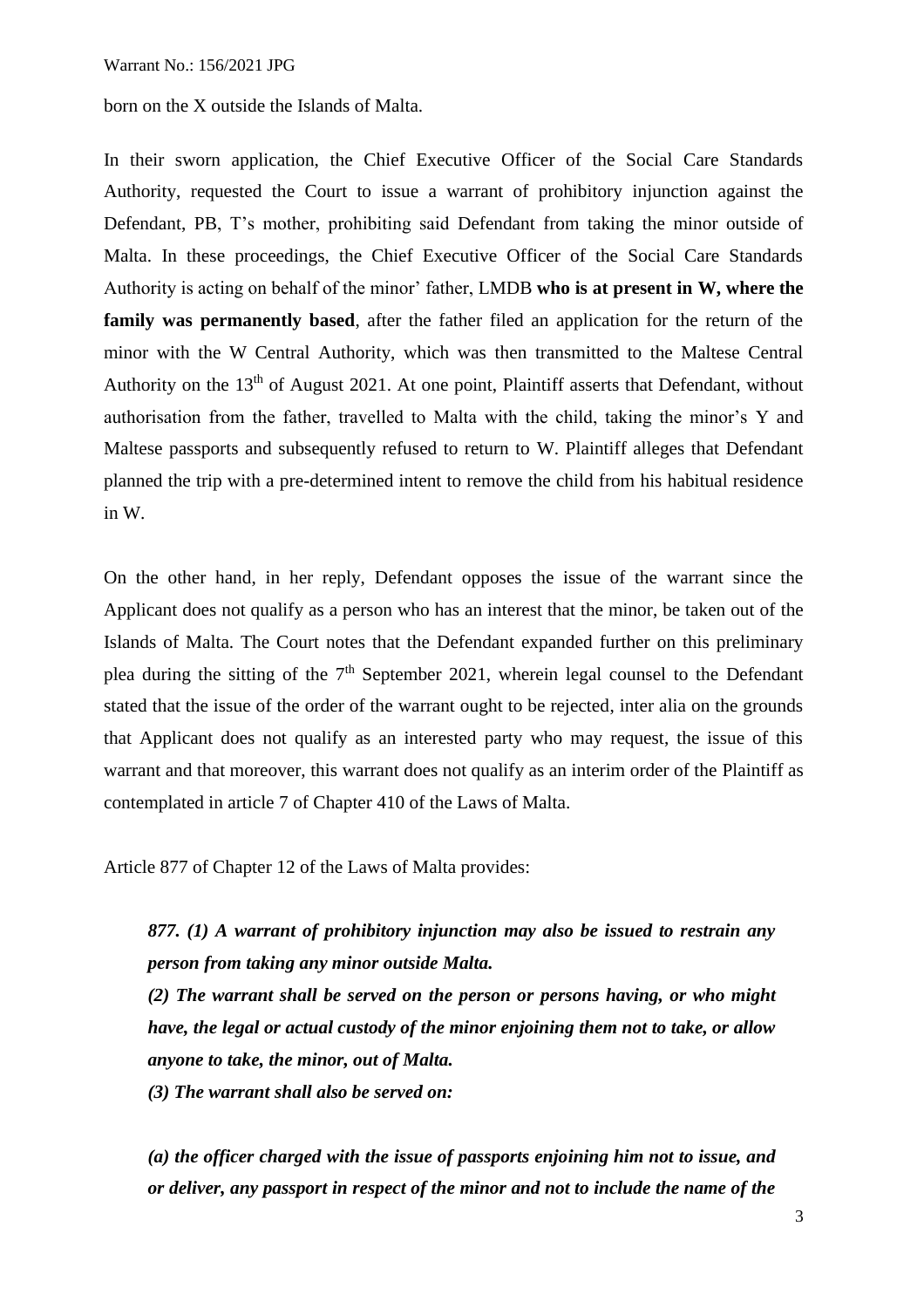*minor in the passport of the minor's legal representatives or in the passport of any other person; and* 

## *(b) the Commissioner of Police enjoining him not to allow such minor to leave Malta.*

The Court notes that in proceedings for the issuance of a precautionary warrant, the Court may not delve into the merits of the case, but rather it must be satisfied that the person asking for the warrant to be issued has a **prima facie right** and **that the warrant is necessary in order to preserve that right**. (See Panorama Company Limited vs Enemalta Corporation decided by the First Hall of the Civil Court on the 14th of February 2013; Emanuel Sammut vs Josephine Sammut decided by the First Hall Civil Court on the 5th of June 2003). The two elements must concur and in default, the Court is bound to reject the claim for an issue of a Warrant of Prohibitory Injunction. (See Mary Borg vs Commissioner of Lands decided by the First Hall Civil Courts on the 15th of December 2008; The Golden Sheperd Group Limited vs Enemalta Corporation decided by the First Hall Civil Court on the 17th March 2009).

#### **Deliberates:**

From the acts of the case, it appears that the parties have been living in "a non-marital partnership" since circa August 2018, from which relationship the minor TMDB was born on the X. He is currently X years old. *(Vide extract from birth certificate a fol 16 et seq).* It seems that the parties terminated their relationship in June 2021. Whilst it transpires that the parents have professional interests in diverse countries, the parties, together with the minor, have been permanently based in W since before October 2020, first residing at *W1 than at W2* both in L. *(Vide Rental Agreement signed on the 27th September 2020 a fol 24 et seq.)*

It seems that in June of 2021, the parties, together with the child travelled to Y and stayed there with the child, when the Defendant, in the father's brief absence (being away from home for a few hours on business) and without the latter's authorization, travelled to Malta with the child, taking the child's Y and Maltese passports with her.

Once in Malta, Defendant informed the father of her refusal to return to W, and also refused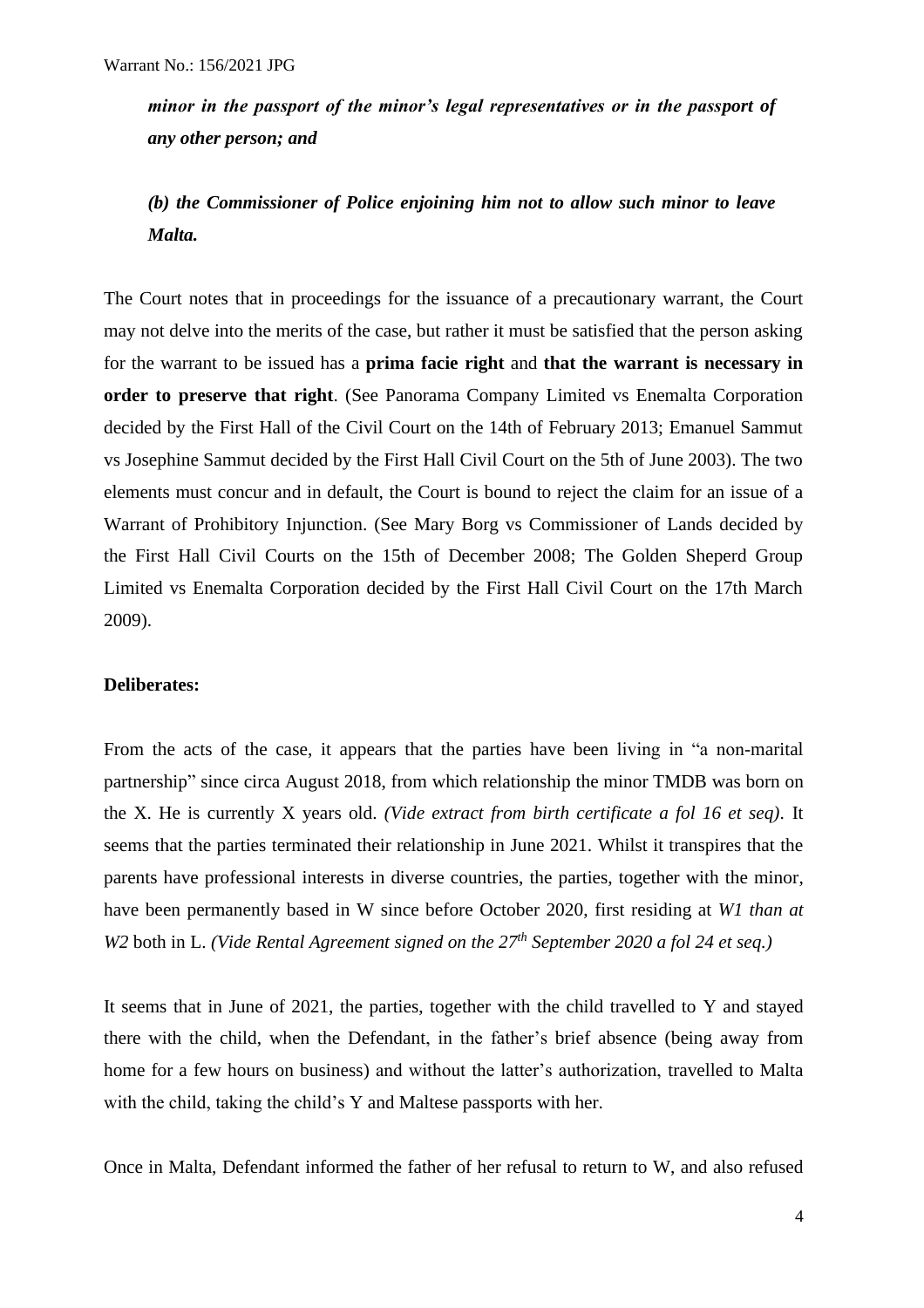to allow the minor to return back to W where the child habitually resides and has been enrolled in an educational institution, namely the school C in L, W since November 2020 *(Vide Doc 3 a fol 21).* It also appears that the father instructed a lawyer to petition the District Court of L for the regulation of the exercise of parental responsibilities regarding the minor.

The Court notes that W Legislation extends the application of the legal provisions applicable to spouses to partners living in conditions similar to those of spouses as far as the rights to parenthood are concerned. Therefore, parental responsibilities are endowed on both parents and such responsibilities are to be exercised by mutual agreement. When such form of cohabitation ceases, the applicable provisions at law are those applicable to spouses that are divorced, separated or have had their marriage annulled. In the latter scenario, W Law dictates that parental responsibilities on issues of particular importance to the child's life, ought to be exercised jointly by both parents, whether the parents are married or cohabitating, while those decisions relating to acts of everyday life, rest with the parent with whom the child habitually resides or the parent with whom he is temporarily.

Thus, in light of the evidence submitted in the acts of the case, and the fact that Defendant tendered no evidence in these proceedings, the record shows that the minor was habitually resident in W. Moreover, according to the applicable W Legislation, both parents at present have joint custody of the minor child. Consequently, the minor's father has indeed a prima facie custodial right. The Court also holds that the filing of the Warrant of Prohibitory injunction was necessary in order to preserve that right.

Additionally, jurisprudence has always been consistent in affirming that, in addition to the Applicant's prima facie right, the degree of prejudice suffered by the Applicant must, should the Applicant's rights not be safeguarded by the issuing of the warrant, be irremediable:

*Anke jekk rikorrent ghandu jedd prima facie x`jigi tutelat, il-grad ta` pregudizzju li jkun se jgarrab jekk il-jedd tieghu prima facie ma jkunx tutelat bil-hrug tal-Mandat, irid ikun irrimedjabbli – dan skond il-gurisprudenza talQrati taghna. Mhux bizzejjed li jkun sempliċi diffikulta', disagju jew thassib [Vide – Qorti tal-Kummerc – 26 ta` Mejju 1995 fl-atti tar-Rikors ghall-hruġ ta' Mandat ta' Inibizzjoni fl-ismijiet "Cassar Pulliċino noe vs Caruana Curran noe et" (Kollez. Vol: LXXIX.iv.1387)]*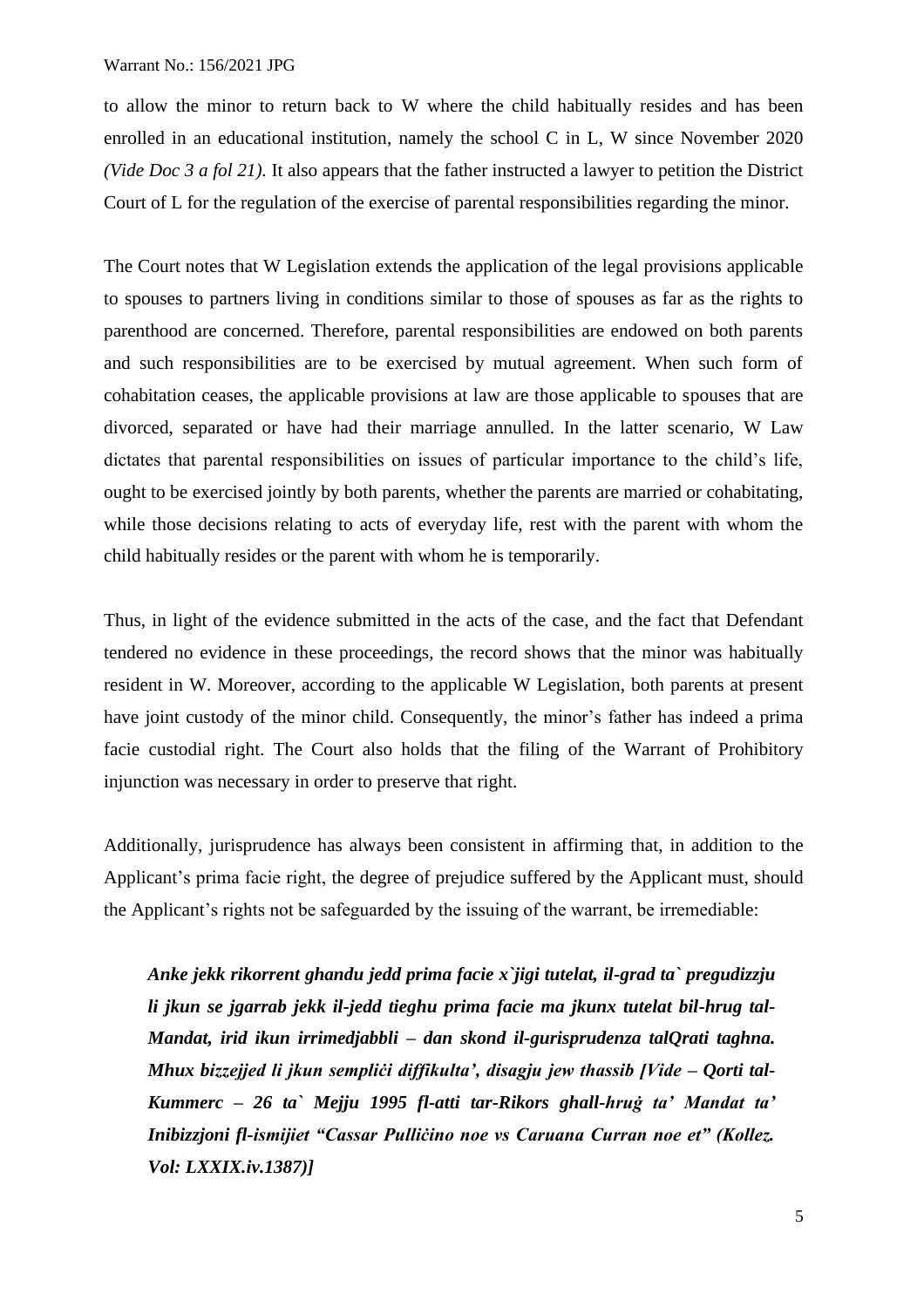*B`irrimedjabbli wiehed ghandu jfisser illi l-hsara li minnha r-rikorrent ikun qed jilmenta, tkun wahda tali illi ma tistax tissewwa mod ieħor. Jekk l-inkonvenjent jew in-nuqqas lamentat jista' jitnehha, mqar b'deciżjoni wara li jiġi mistharreġ il-kaz fil-mertu, jiġi nieqes dan l-element mehtieg għall-hrug tal-Mandat (ara – Prim`Awla tal-Qorti Civili – 2 ta` Jannar 1993 - Atti tar-Rikors għall-hruġ talMandat ta' Inibizzjoni fl-ismijiet "Avukat Victor Borġ Grech vs Joseph Gasan et noe")*

The Courts have always categorically held that**:**

#### **"Mhux bizzejjed li jkun sempliċi diffikulta', disagju jew thassib ..."**

- A simple difficulty, discomfort or concern, does not suffice.

In all proceedings concerning minor children, the Court must be guided by the best interests of the child, which are paramount. This Court has always held that such proceedings should only be availed of to safeguard the best interest of the minor and to protect one of the parents from being arbitrarily deprived of a relationship with the minor, and not as an attempt to hold the other parent hostage in a particular country. This Court has always maintained that a child needs the presence of both parents in his or her life and adequate time with both so as to have the possibility to develop a good and strong relationship with both.

During the sitting of the  $27<sup>th</sup>$  September 2021, following this Court's pronouncement of its decree *in parte* rejecting the preliminary plea raised by the Defendant in these proceedings, Defendant's counsel informed this Court that Defendant PB had filed a request for the issuance of a prohibitory injunction, case number 147/2021AGV, and the Family Court, differently presided, on the same day (that is  $27<sup>th</sup>$  September 2021) upheld the request and issued a warrant of a prohibitory injunction restraining the travel of the minor child in question.

On the basis of this decree, Defendant opposed the issue of the warrant de quo holding that it was no longer necessary to safeguard the interest sought to be safeguarded by the Applicant since the child's travel was already restrained in terms of Article 873 of Chapter 12 of the Laws of Malta and a copy of the decree was filed on the 28<sup>th</sup> September 2021.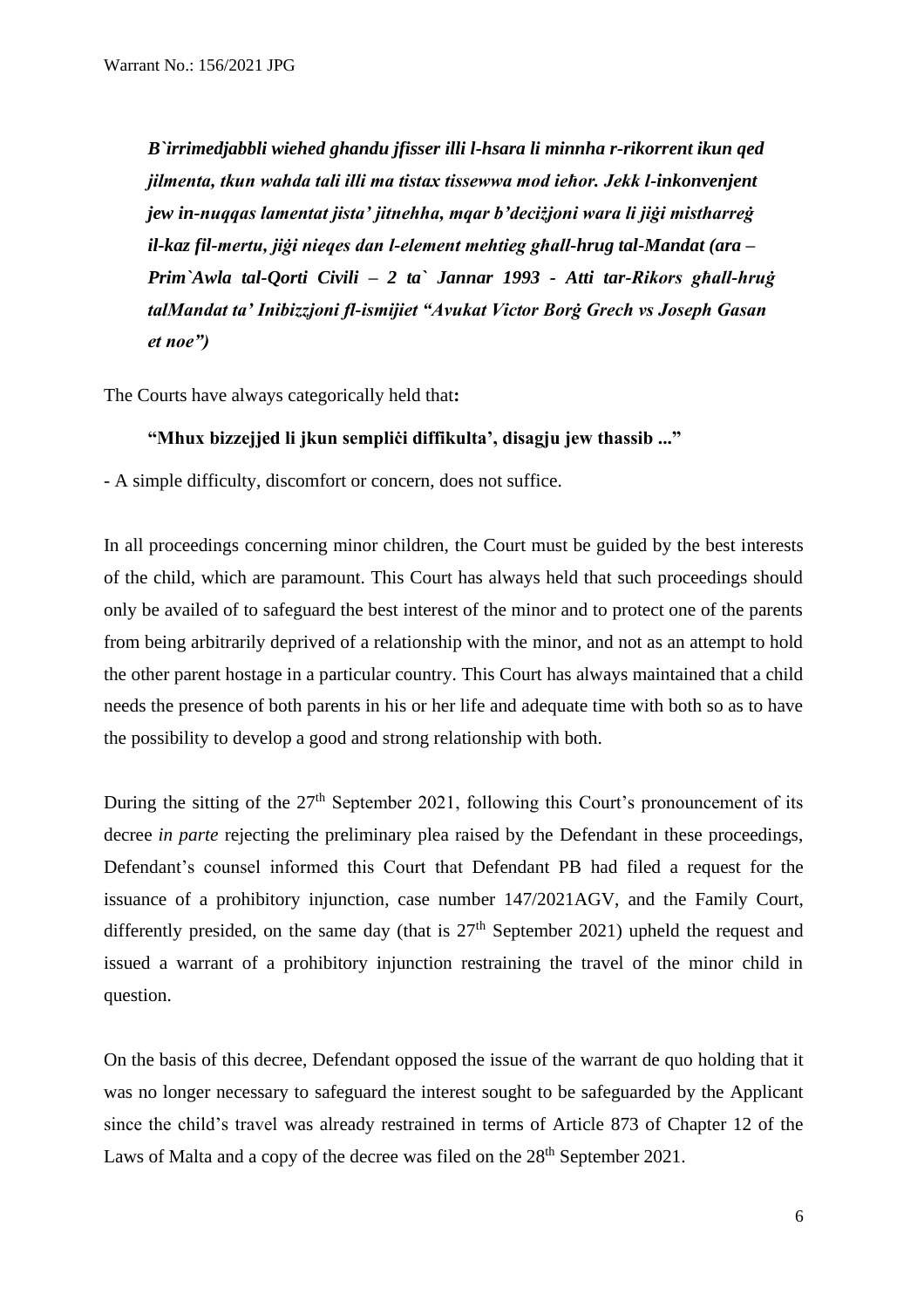The Court noted that the copy of the decree filed by the mother's counsel lacked the signature of the presiding judge and that of the deputy registrar, a requisite which in is essential to authenticate the veracity of the decree in question. Therefore, the Court ordered that the acts of the proceedings 147/2021/2 be annexed to these proceedings. The Court noted that the acts of the proceedings 147/2021/2 were duly signed by the presiding Judge. The Court however noted with some consternation that the Defendant's filing of the injunction proceedings 147/2021/2 were not divulged to this Court, until they were finally decided. The Court also noted that service to the father was in an address in Y, when the record shows that the father and indeed the parties, were habitually resident in W. It is this Court's considered opinion that this illustrates an attempt by the Defendant to circumvent the spirit of the Convention on the Civil Aspects of International Child Abduction of 1980 and that of Chapter 410 of the Laws of Malta. Moreover, it attempts to bypass the Office of the Central Authority and its efforts to safeguard the illegal removal of minors from one jurisdiction to another. It is essential to note that the warrant issued in the proceedings 147/2021/2 may be reversed simply by the filing of a counter-warrant by the defendant. Therefore, this procedure offers no real restraint on the movement on the minor child in question.

In the light of the law and jurisprudence on the matter, and having examined the evidence produced in these proceedings, it is this Court's considered opinion that the father will suffer an irremediable prejudice if this warrant is not upheld. Moreover, should this Court refrain from issuing the warrant of prohibitory injunction of the minor child, the *raison d'etre* of the Convention and the very Office of the Central Authority will be invalidated.

Therefore, after having seen Articles 873 to 877 of Chapter 12 of the Laws of Malta, this Court holds that the essential elements of the prohibitory injunction concur. For these reasons the Court, orders that the Defendant PB, mother of the minor child TMDB, X years old, born on the X in Y, holder of a Maltese and Y Passport be prohibited from taking or allowing any other person to take the said child out of the Maltese Islands.

To this end the Court orders that a copy of this decree be notified to the Director (Civil Registration) as Officer in charge of the issuance of passports within the Passport Office and